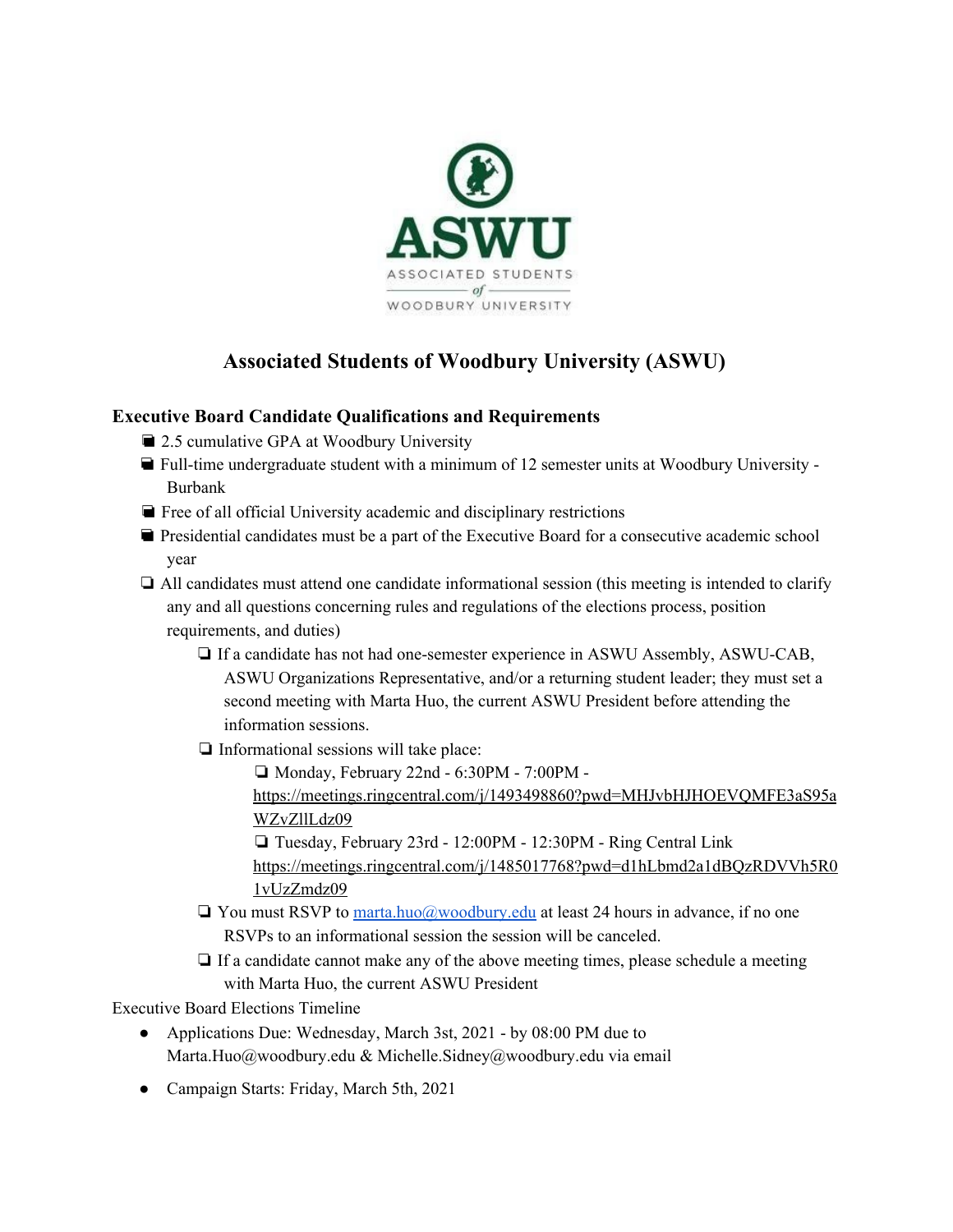- AS-You Day/Elections Event: Wednesday, March 10th, 2021 ○You will be providing an 30 sec speech prefilmed that will be posted on this day
- Elections Week: Monday, March 8, 2021 Wednesday, March 10, 2021